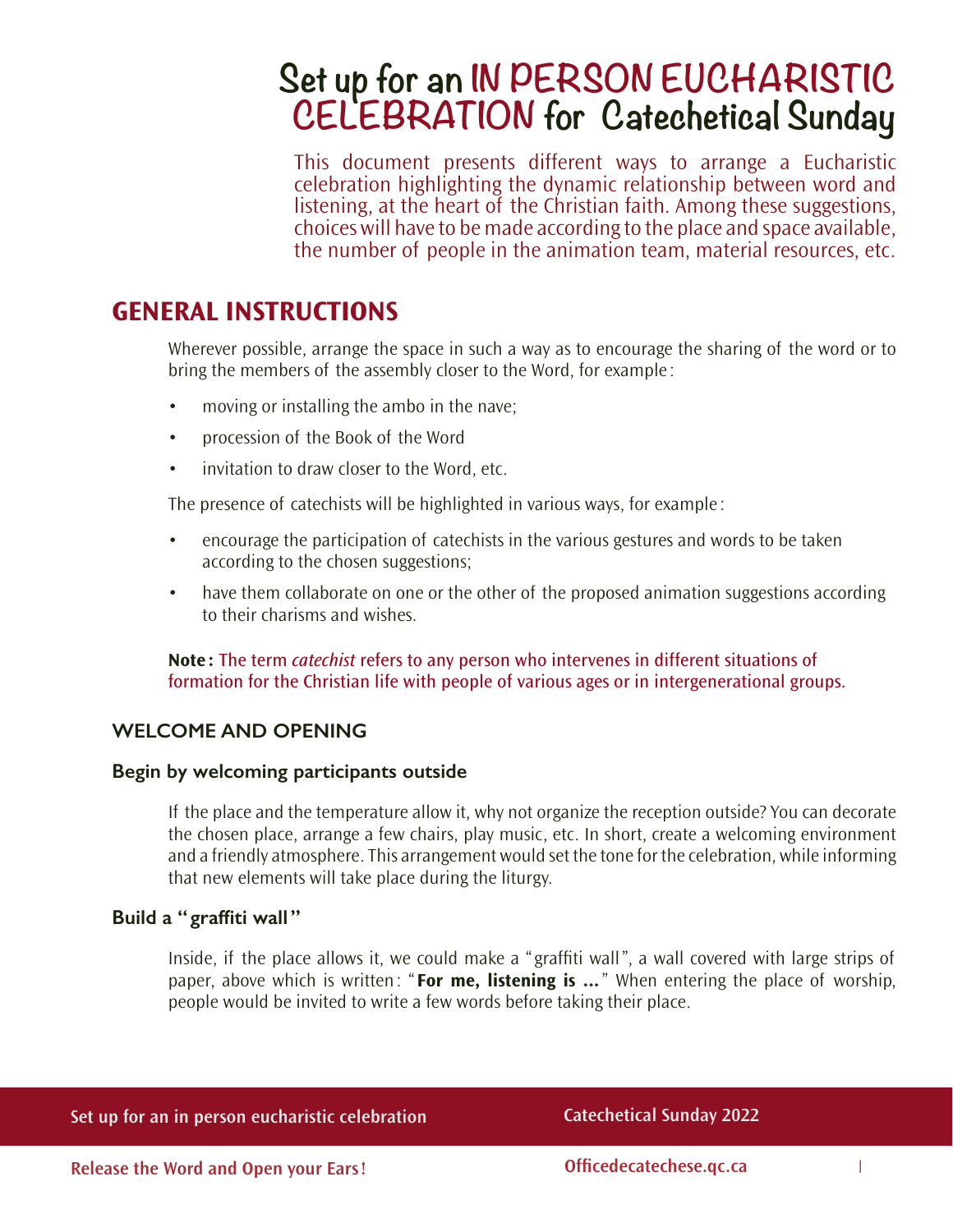#### **Greeting each other**

Members of the assembly may be invited to greet one another .

#### **Make the Poster of Catechesis Sunday "Speak"** <https://officedecatechese.qc.ca/productions/dimanche/index.html>

A brief animation around the poster proposed for this Sunday of catechesis can serve as an "icebreaker" activity: we can ask the members of the assembly what the image evokes for them, what touches them in this poster. The presider of the assembly or a person who animates may complete or conclude with one or the other expression as necessary : listen, hear the Word, be prepared to listen. Thus the link with the next moment of celebration, the time of the proclamation of the Word, is clearly identified.

# **LITURGY OF THE WORD**

Without taking anything away from the solemnity of this part of the liturgy, ways are proposed to allow the members of the assembly to better perceive the dynamic between speaking and listening at the heart of the Christian faith.

#### **Listening**

The priest or the person who animates this time can ask the congregation to remember an occasion when true listening was experienced: **what were the effects (positive or negative)?** To break the ice, the pastoral team or the animation team participate in the process.

We can also evoke the call to listen present in the Bible. There is, for example, the Shema Israel in the book of Deuteronomy (*Dt* 6:4), which the pious Jews say every morning, or many excerpts from the book of Isaiah (*Is* 50:4; *Is* 51:4; *Is* 55 :3). Some spontaneous feedback or comments from the assembly on this matter could be collected.

The Bible also testifies to the Lord's listening to His people. Thus, in the book of Exodus, the Lord told Moses that he heard the cries of his people (*Ex* 3 :7). Several psalms also mention it (e.g. *Ps* 6:10; *Ps* 27, 6, etc.). We can also evoke this listening to God and collect some comments from the assembly on this subject.

#### **Proclaiming the Word**

Biblical texts can be read in two or more voices, paying particular attention to the quality of proclamation.

If someone in the community is known for their storytelling skills, that person could be called upon to tell an excerpt from a biblical account, or even the entire passage.

The proclamation of a text by one person could be accompanied by another voice, which repeats or evokes a rephrasing of certain words, as in echo.

|  | Set up for an in person eucharistic celebration |
|--|-------------------------------------------------|
|--|-------------------------------------------------|

**Catechetical Sunday 2022**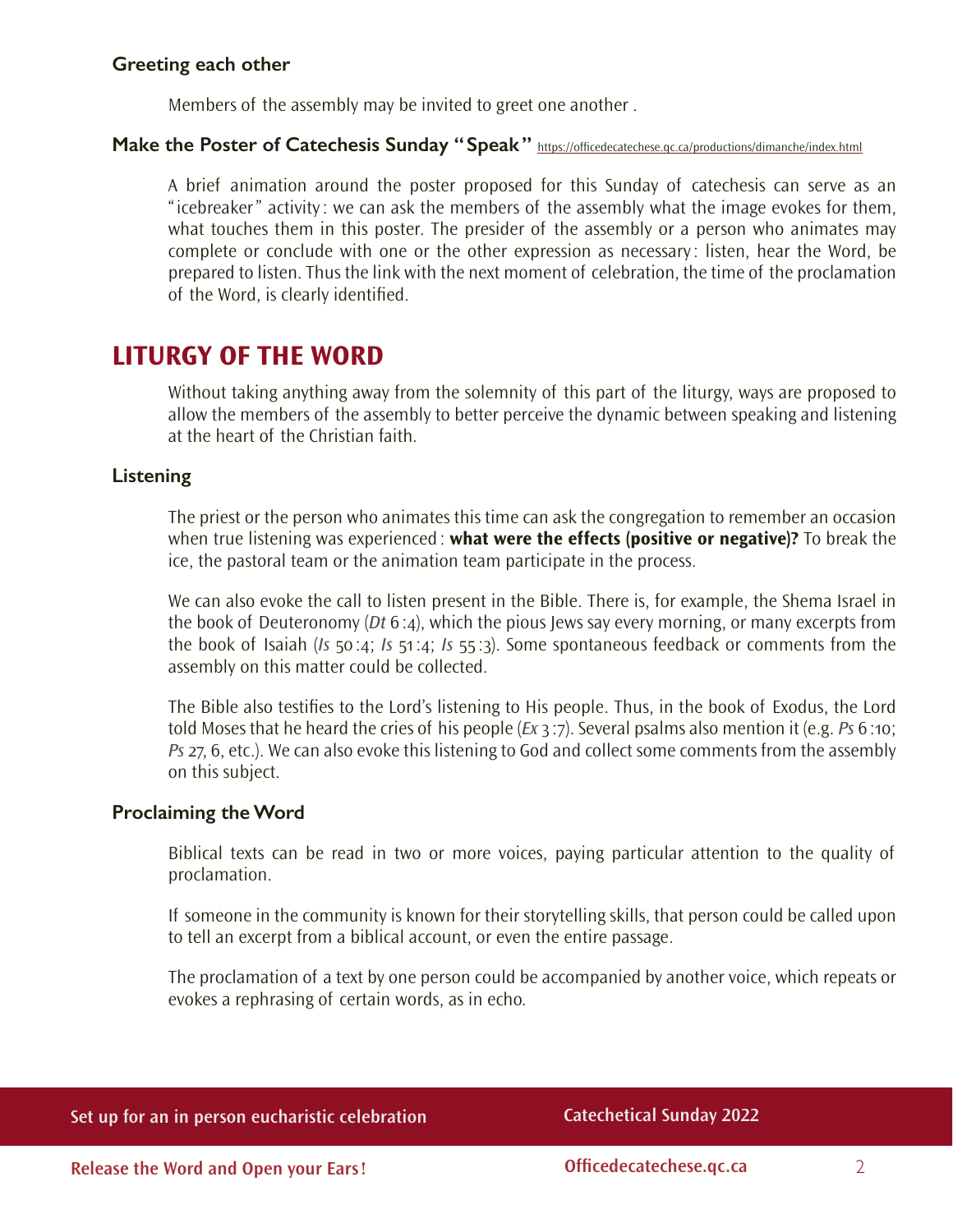Particular attention will be paid to the children present, by embellishing the reading or telling, if necessary, of objects, decorative elements or gestures to be carried out by the assembly that is associated with one word or another of the story.

## **Presenting the Word**

At the time of the homily, and if conditions permit, the priest can get closer to the congregation.

To encourage some interaction with the members of the congregation during the homily, here are some suggestions:

- invite a few people to ask questions that may have arisen from the Bible readings heard;
- ask questions of the assembly in order to establish a dialogue;
- install a sign or attach large sheets to a wall and invite assembly members to write questions, words, or reactions related to Bible readings. Some of these inscriptions could be mentioned during the homily;
- if conditions permit, invite people to gather by three or four and share around the Word heard;
- invite people to meditate in silence, then to share (with a loved one or aloud) a prayer inspired by the Word received: " **Lord, you call on me to listen ...**".

## **Proclaiming the profession of faith**

The profession of faith may be proclaimed by two persons alternately or by the assembly in dialogue with the presider. After each stanza, you can sing a chorus.

### **Participating in Universal Prayer**

After reading the suggested universal prayer intentions for this Sunday, a few people can be invited to formulate personal prayers; if necessary, one or two people may be invited to prepare in advance, in order to familiarize the congregation with this type of prayer.

# **EUCHARISTIC LITURGY**

# **Praying to the Lord's Prayer**

If conditions permit, people can be invited to open their hands or join hands in reciting the *Lord's Prayer*. It can also be sung, with or without gestures.

Highlighting the contribution of the ministers of communion

People render the service of giving communion, during the celebration or with the sick. Their commitment can be highlighted in a number of ways:

- acknowledge their presence and thank them;
- invite them to rise so that the assembly can identify and thank them;

| Set up for an in person eucharistic celebration |  |
|-------------------------------------------------|--|
|-------------------------------------------------|--|

### **Catechetical Sunday 2022**